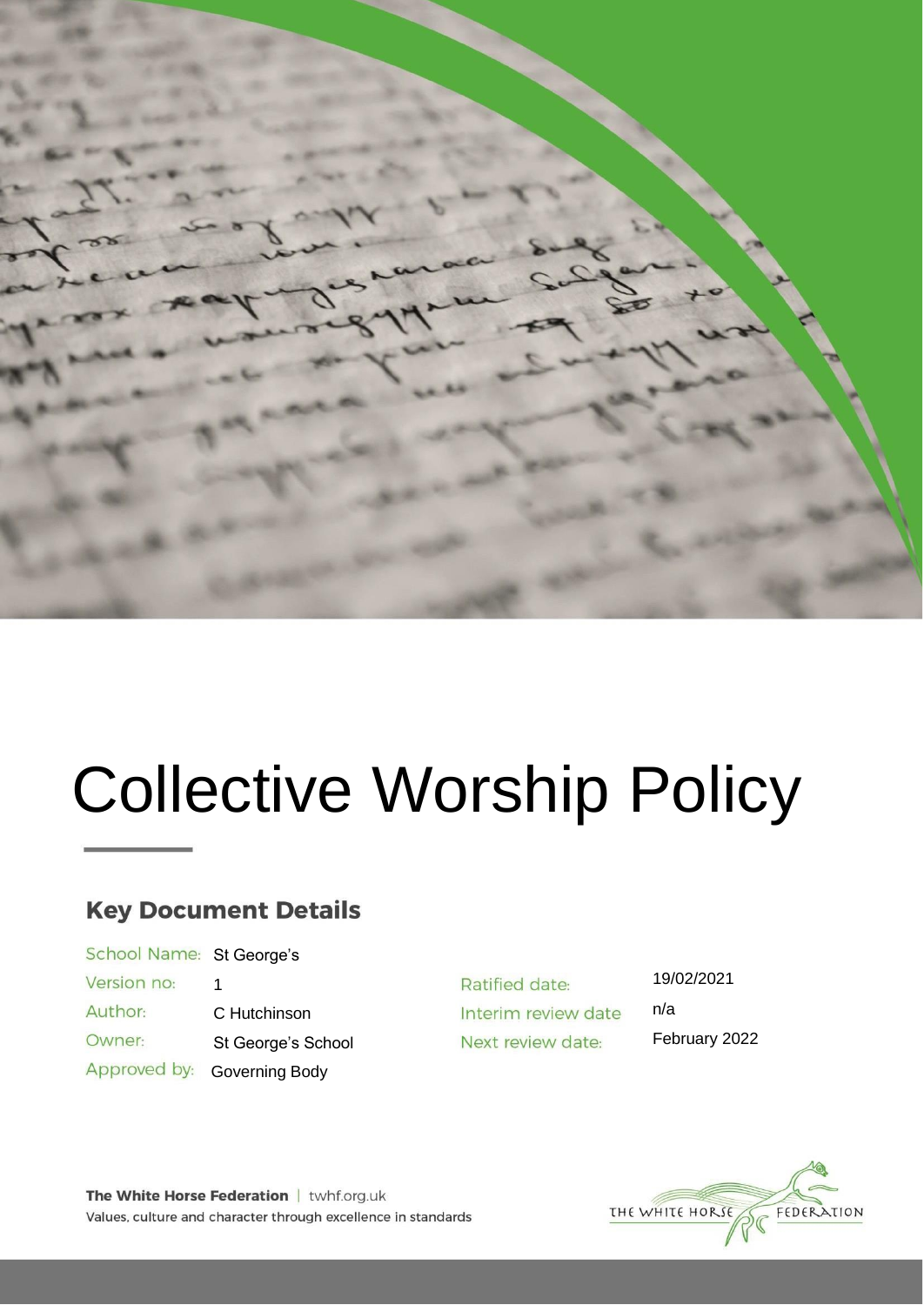## **St George's C. of E. Primary School - supporting each other to courageously flourish, within our community, armed with our shield of Christian values.**

#### **Be Kind. Be compassionate. Be forgiving.**

Collective worship is held according to the guidelines laid down in the E.R.A. of 1998. Itis a non-denominational activitywhichreflects the"broadtraditions andpractice oftheChurch of England", as required by the Trust Deed. Worship (worth-ship – showing that something is worthy) is a celebration of values held in central importance to a community – our pupils belong to the school community and our daily act of worship is a means of promoting those values.

We hope that all pupils will take part in our daily act of worship but respect the right of parents to withdraw their children if they wish to do so.

#### **What are we aiming to do?**

At St George's C of E Primary School, we view collective worship as a vital time when either the whole school or each class meet together to share in worship and each other's achievements.

We believe that collective worshipshould:

- Be an expression of praise and gratitude and a recognition of our vulnerability as humans
- Provide an educational and spiritual framework to encourage pupil's development
- Be appropriate and relevant to all pupils, regardless of their personal or religious commitment
- Take into consideration the ages, aptitudes and family backgrounds of our pupils
- Develop caring / sharing attitudes amongst the children and a very "special" community sense of belonging
- Promote spiritual, moral, cultural, mental and physical awareness and wellbeing and help children to become sensitive to the wonders and mysteries of the world
- Prepare pupils for the opportunities, responsibilities and experiences of adult life, appreciating that people differ, yet should be valued, whatever their beliefs or culture
- Provide the time for the experience of reflection private time for staff and pupils without having to express opinions and thoughts.

Page **2** of **6**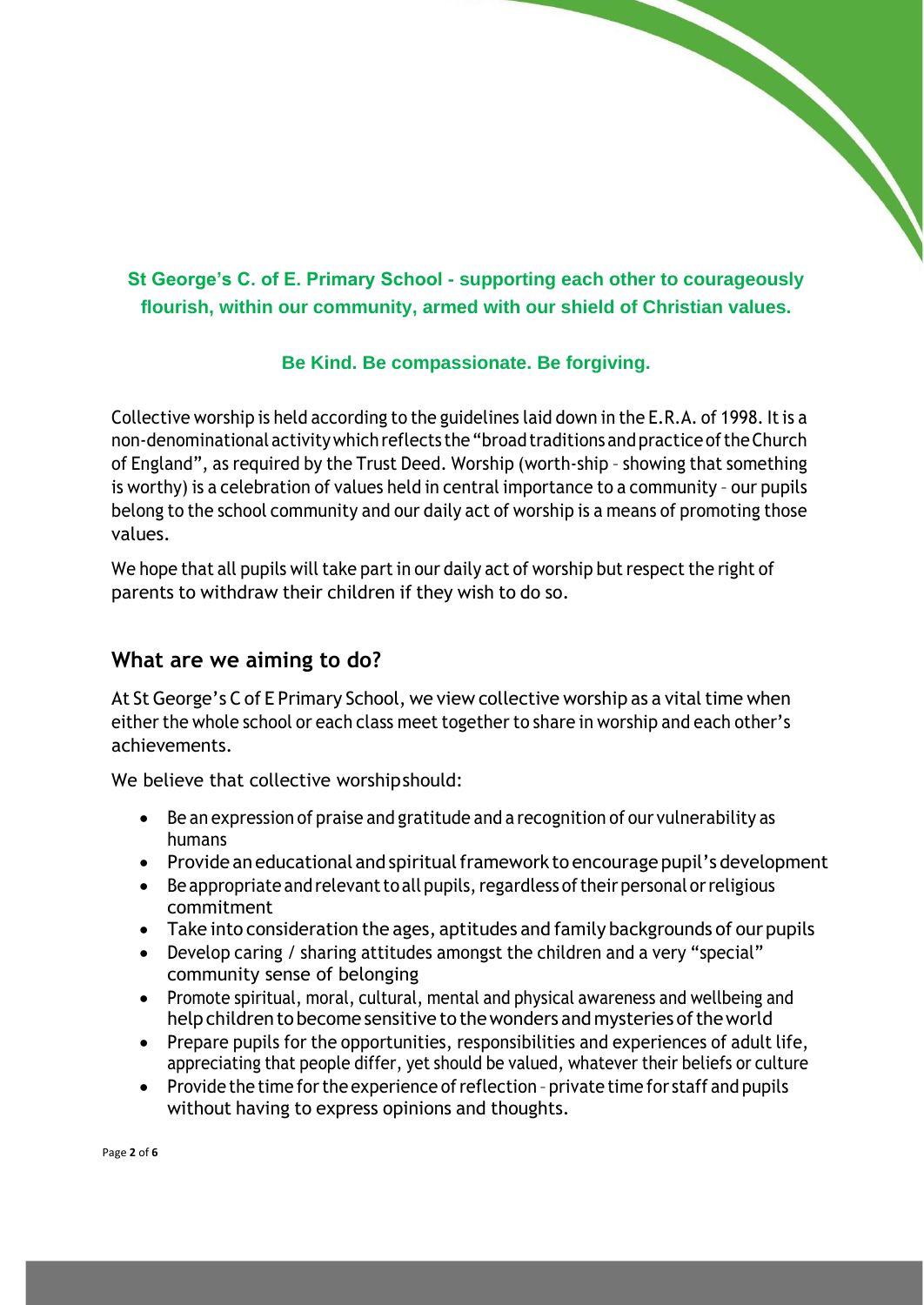### **How do we achieve our aims?**

We endeavour to:

- Reflect the Church's year e.g. Christmas, Easter, Pentecost etc.
- Respond to other events either local or national, accordingly
- As appropriate, reflect the multicultural nature of society
- Provide opportunities for thought, silence and reflection as well as time for participation
- Encourage children to enter and leave the hall in a quiet, orderly manner
- Use appropriate language
- Use a variety of resources / people asappropriate

## **The Collective act of worship**

Collective worship takes place daily, but not always at the same time.

| Day             | <b>Group attending</b>          | <b>Lead Person</b>                                                 | Time            |
|-----------------|---------------------------------|--------------------------------------------------------------------|-----------------|
| Monday          | Whole school singing<br>worship | Head of School                                                     | $10:30 - 10:45$ |
| <b>Tuesday</b>  | Whole school                    | Head Teacher /<br>worship leaders                                  | $10:30 - 10:45$ |
| Wednesday       | <b>Class Worship</b>            | Class teacher                                                      | <b>Various</b>  |
| <b>Thursday</b> | Whole School                    | Rev Rees, Open the<br>Book, Dawn<br>Farmer, Rev Hugh,<br>Anne Rees | $10:30 - 10:45$ |
| Friday          | Whole school and<br>staff       | Head Boy & Girl                                                    | $2:45 - 3:15$   |

## **The format of whole school collective worship**

A cross and a candle in a special area are used as the focal point for each act of collective worship.

Each act of worship is planned to include a selection of the main elements as detailed:

- A candle is lit to signify the importance of the special time together
- A formal greeting by the lead person to which the children respond
- $\bullet$  The main focus of the worship starts with child participation at relevant times
- A time for reflection related to the focus
- A hymn or song that relates to the focus where possible

Page **3** of **6**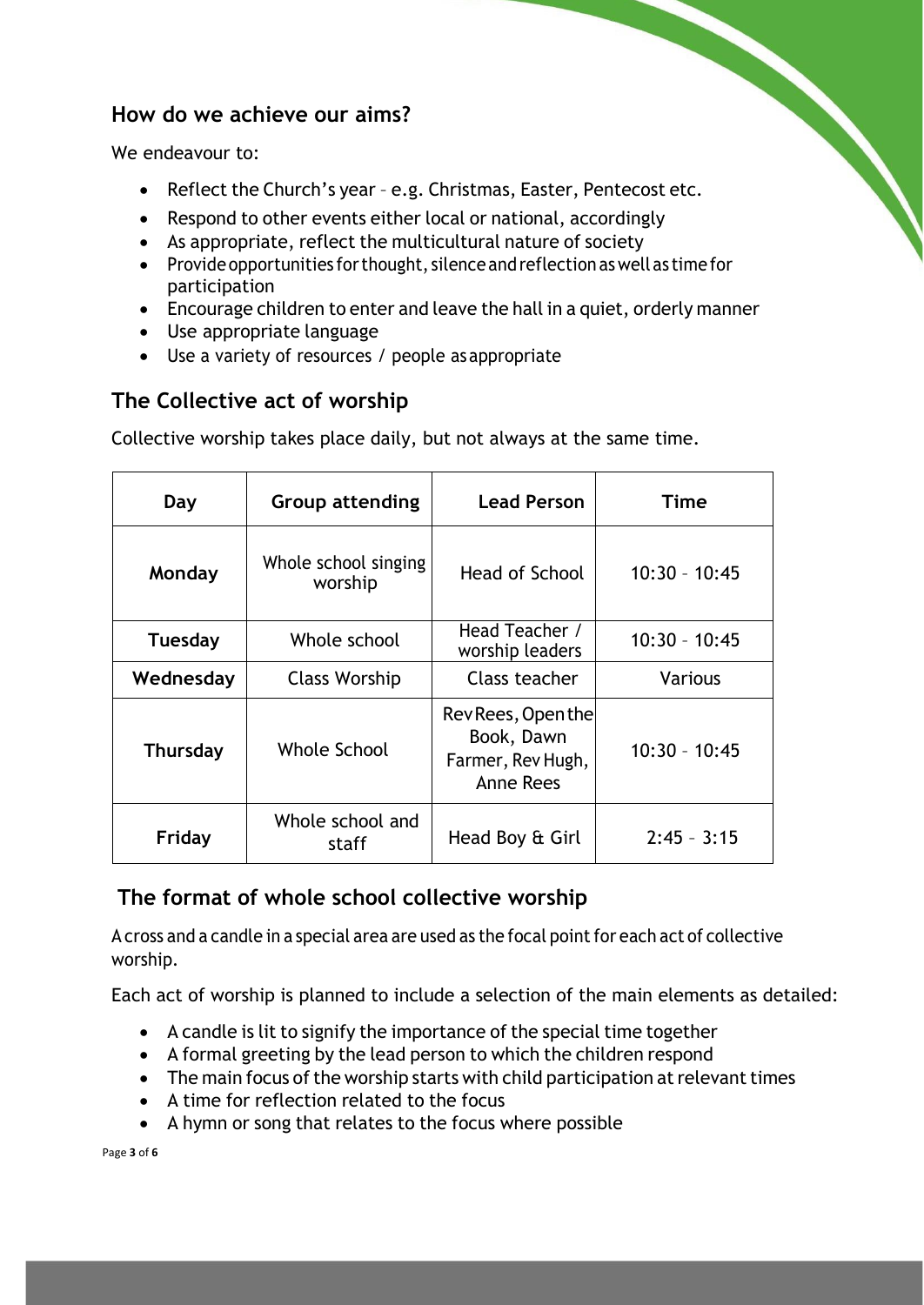- A prayer that relates to the focus
- The candle is extinguished by a child to signify the end of the special time together.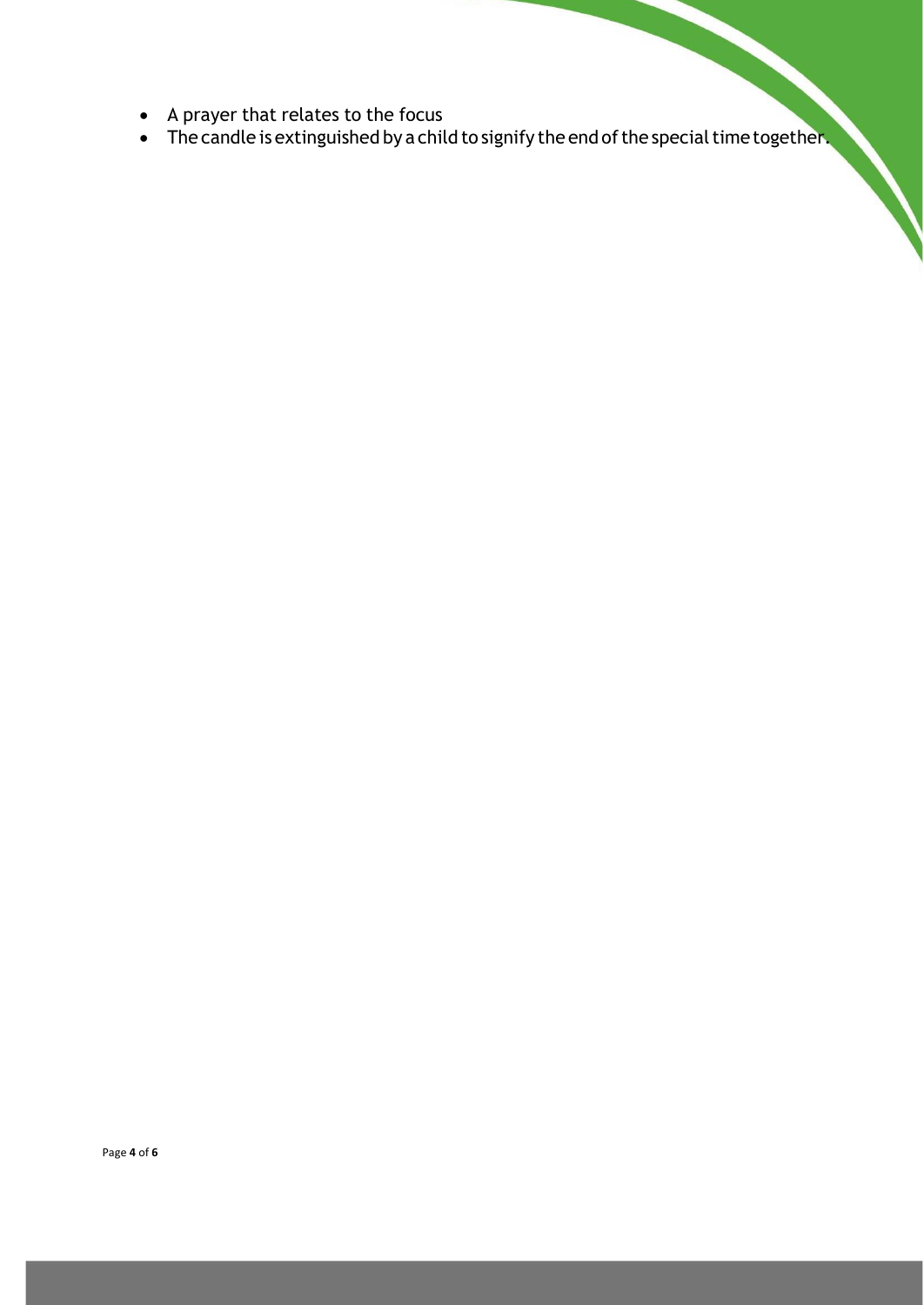## **The format of Class Worship**

Worship within the class provides an ideal opportunity to focus at an age appropriate level to the children within each class. In Ducklings Class, worship is centred around the sharing and discussion of a book or story that links into the overall theme of the week / term or that addresses an issue that may havearisen.

Within the remaining classes, Class Worship revolves around the following activities:

- Class Diary of Reflection
- Responding to local / national / international issues
- Responding / deepening the theme of the whole school worship
- Stilling

## **Planning the collective worship**

The structure of our collective worship reflects the Christian beliefs and values, focussing on God, the Creation, Jesus and all God's people. Materials from other religious traditions, may also be used, e.g. poems, readings, stories, music and artefacts.

Staff plan according to a chosen focus to ensure continuity and a variety of resources are used to supplement ideas including Diaries of Reflection, Roots and Shoots, Oscar out of the Box, Jack in the Box.

Theplanforthecollectiveworshipthemeforthetermis recordedonaformbythecocoordinator for worship and shared with the staff.

Opportunities are also provided for children to plan all or part of some worships.

Each week/month/term there is a theme for Collective Worship based on the school's core values, SEAL themes, Christian festivals, and/or in response to major incidents in the local/global community. These are published at the beginning of each term. Those leading worship are encouraged to relate their worship to this theme. The themes chosen are broad enough to allow all those leading worships, to approach the theme from their own perspective. This will mean that by the end of the week the pupils will have had the opportunity to reflect on the theme from a variety of viewpoints.

## **Monitoring and evaluating of Collective Worship**

The foundation governors have a key role in the process of monitoring and evaluating to ensure that the legal requirements are met and that the worship offered to the pupils is of the highest quality.

We seek to encourage pupils to voice their views on collective worship and to be a part of the evaluation process and as such their views are sought regarding themes and content.